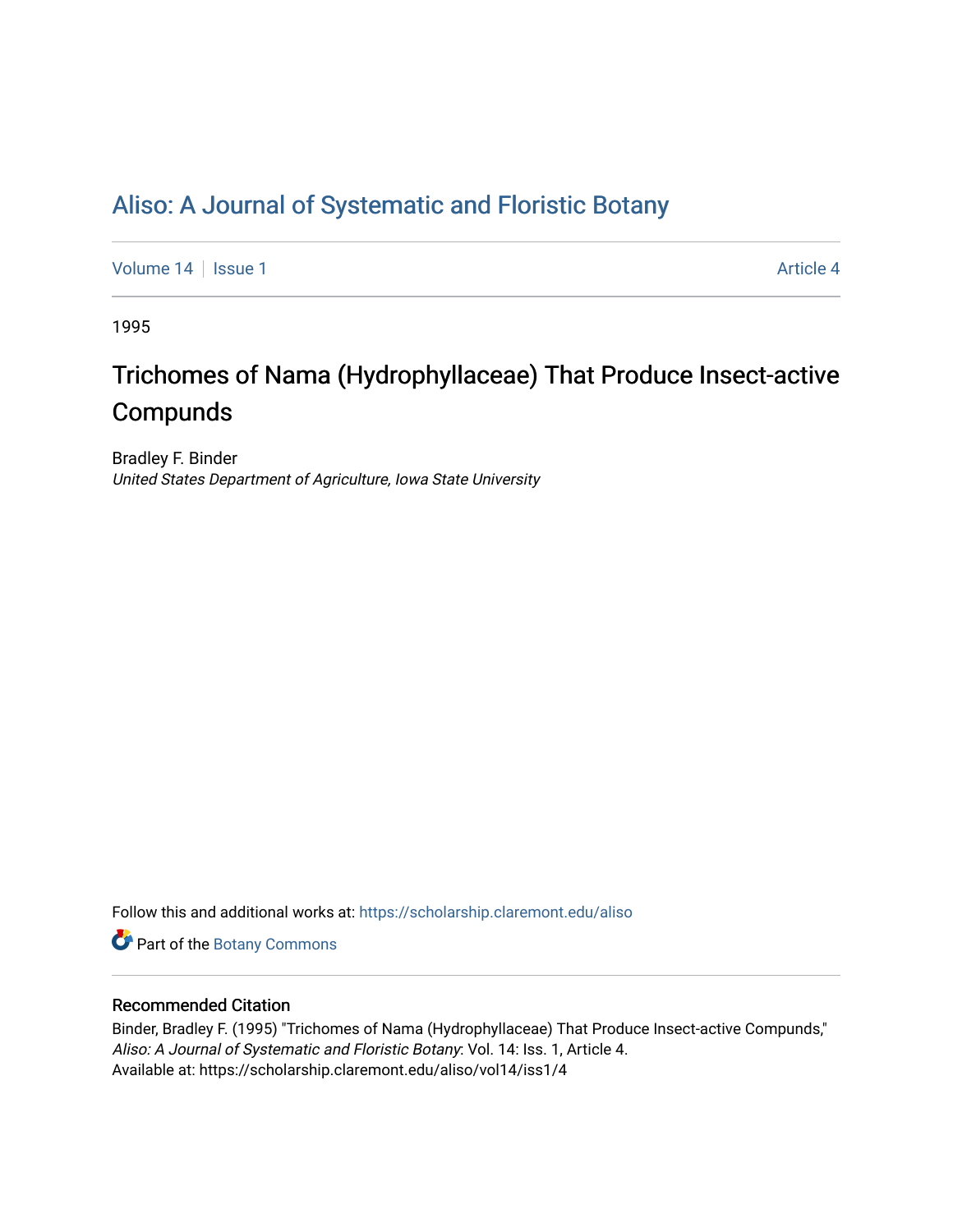# TRICHOMES OF *NAMA* (HYDROPHYLLACEAE) THAT PRODUCE INSECT-ACTIVE COMPOUNDS

# BRADLEY F. BINDER

*United States Department of Agriculture Agricultural Research Service Corn Insects Research Unit, Genetics Building Iowa State University, Ames, Iowa 500JI* 

#### ABSTRACT

*Nama hispidum. N. lobbii, N. rothrockii,* and *N. xylopodum* have two basic types of trichomes on the adaxial and abaxial surfaces: glandular and nonglandular. *Nama hispidum* and *N. xylopodum* have (1) short semierect or intermediate-length acicular trichomes that often recurve toward the leaf surface and (2) short-stalked capitate glands. The larger acicular trichomes have micropapillae. *Nama lobbii*  has long filiform trichomes and sessile capitate glands. *Nama rothrockii* has erect, smooth subulate trichomes and long-stalked capitate glands. Morphological diversity of trichomes in *Nama* and their possible functional significance as a predator defense are discussed.

Key words: Hydrophyllaceae, *Nama hispidum. Nama lobbii, Nama rothrockii, Nama xylopodum,* trichomes, insect growth regulators, juvenile hormones, antihormones.

#### **INTRODUCTION**

Leaf surface structures such as hairs and nettles act as physical barriers to reduce damage caused by the attack of insects. The density of pubescence (vestiture) is correlated with a lower incidence of insect predation in soybean, French bean, cotton and other crops (Stipanovic 1983). These structures may act as spears to impale or elevate eggs and nymphs from the leaf surface, thus facilitating desiccation and increasing exposure to parasites, predators, and pathogens (Juniper and Southwood 1986). Glandular trichomes with enlarged terminal heads may release protective compounds upon contact with herbivores and other animals (Kelsey et al. 1984). Plants thus protected by trichomes and chemicals effectively deter insect herbivores from attacking the leaf and stem surfaces (Lin et al. 1987; Duffey 1986; Khan et al. 1986; Pillemer and Tingey 1976).

Some plants in the genus *Nama* contain insect antijuvenile hormones and/or juvenile hormone mimics. Binder et al. (1991) report antijuvenile hormones from N. *hispidum* Gray and *N. lobbii* Gray, antijuvenile hormones and juvenile. hormone activity from *N. sandwicense* Gray, juvenile hormone activity from *N. rothrockii* Gray, and neither antijuvenile hormone nor juvenile hormone activity from *N. demissum* Gray, *N. densum* Lemmon, *N. jamaicense* L., *N. stevensii* Hitchcock, and *N. xylopodum* (Woot. & Standi.) C.L. Hitchcock. Insect antijuvenile hormones occur in *Nama hispidum, N. lobbii,* and *N. sandwicense* and have been detected in the glandular trichomes of *N. hispidum* var. *revolutum* Jepson (Binder et al. 1991). These antijuvenile hormones, precocene II and precocene I (6,7methoxy-2,2-dimethylchromene, 7 -methoxy-2,2-dimethylchromene) affect the growth, development, and physiology of insects (Bowers 1985) and, therefore, may provide substantial protection against herbivorous insects. Presence of antijuvenile hormones in glandular trichomes of *N. hispidum* (Binder et al. 1991) indicates that a phytochemical defense in some species of *Nama*  may occur in the leaf surface structures. This study examines the trichome types of four species of *Nama: N. hispidum and N. lobbii, which contain insect anti*juvenile hormones, *N. rothrockii,* with juvenile hormone mimics, and *N. xylopodum,* which lacks both types of compounds, to determine if there are differences in trichome type that correspond to the type of or lack of insect-active phytochemicals from the different Namas.

#### MATERIALS ANO METHODS

# *Plant Material*

Specimens in the genus *Nama* were collected in 1987 at the following localities: *Nama hispidum* var. *revolutum,* Tucson, Pima Co. (collected in March 1987), Arizona, USA; *N. lobbii,* Eldorado Co., California, USA *(ARIZ 269694); N. rothrockii,* Inyo Co., California, USA *(ARIZ 269693); N. xylopodum,* Eddy Co., New Mexico, USA *(ARIZ 27]]53).* Voucher specimens for these species were identified by the author and are deposited at the University of Arizona Herbarium.

# *Leaf Preparation for Scanning Electron Microscopy*

Air-dried leaves were fixed in formaldehyde:glutaraldehyde (4:1) in 100 mM sodium phosphate buffer,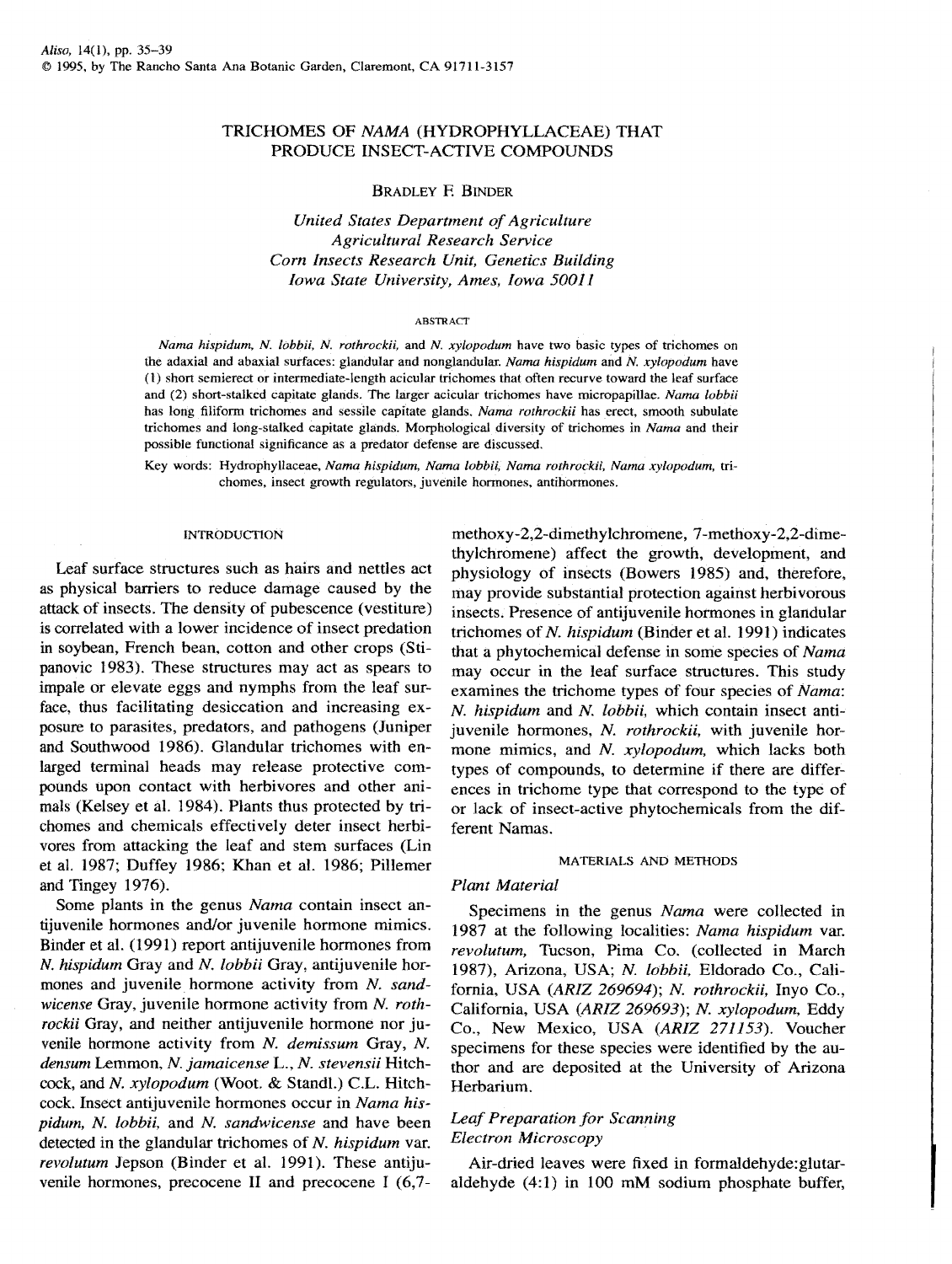



Fig. L Scanning electron micrographs of the adaxial (A) and abaxial (B) leaf surfaces of *Nama hispidum* var. *revolutum.* (Bars  $100 \text{ }\mu\text{m}$ ).

pH 7.2. Leaves were processed through an ethanol and Freon TF (Van Waters and Rogers, San Mateo, CA) dehydration series, critical point dried using liquid carbon dioxide, and sputter coated with gold (Postek et al. 1980). Scanning electron micrographs were taken of the adaxial and abaxial leaf surfaces on an International Scientific Instrument DS 130. Leaf surface structures are classified following the nomenclature of Theobald et al. (1979).

## *Measurements*

Only the mean values and standard errors were cited in the results for all dimensions, which are based on ten measurements.

## RESULTS

The adaxial and abaxial leaf surfaces of *N. hispidum*  var. *revolutum* were densely covered with both long recurved and short, semierect, acicular, nonglandular trichomes and short-stalked, capitate, glandular trichomes. The larger acicular trichomes had micropa-

Fig. 2. Scanning electron micrographs of the adaxial (A) and abaxial (B) leaf surfaces of *Nama lobbii.* (Bars =  $100 \mu m$ ).

pillae. Recurved, acicular trichomes on the adaxial surface were 555  $\pm$  40  $\mu$ m long and were interspersed among shorter, semierect, acicular trichomes  $185 \pm 12$  $µm$  long. The distance between adaxial acicular trichomes was  $345 \pm 28$  µm and  $187 \pm 23$  µm, respectively, for long and short trichomes (Fig. 1A). Short-stalked capitate glands were  $80 \pm 5$  µm long, and distances separating them on the adaxial surface were 211  $\pm$  26  $\mu$ m. Stomata on the adaxial surface were clearly visible. Long, recurved acicular trichomes on the abaxial surface were  $537 \pm 25$  µm long and were interspersed among more numerous, semierect, acicular trichomes 178  $\pm$  16  $\mu$ m long (Fig. 1B). The distance between long and short, acicular trichomes was 760  $\pm$  102  $\mu$ m and 90  $\pm$  10  $\mu$ m, respectively. Short-stalked glands were  $71 \pm 5$  µm long, and the distance between them was 113  $\pm$  14  $\mu$ m. Stomata on the abaxial surface were also clearly visible.

The adaxial and abaxial leaf surfaces of *N. lobbii*  had filiform trichomes and sessile, multicellular, capitate glands. Filiform trichomes on the adaxial surface were widely distributed,  $273 \pm 45$  µm apart and 420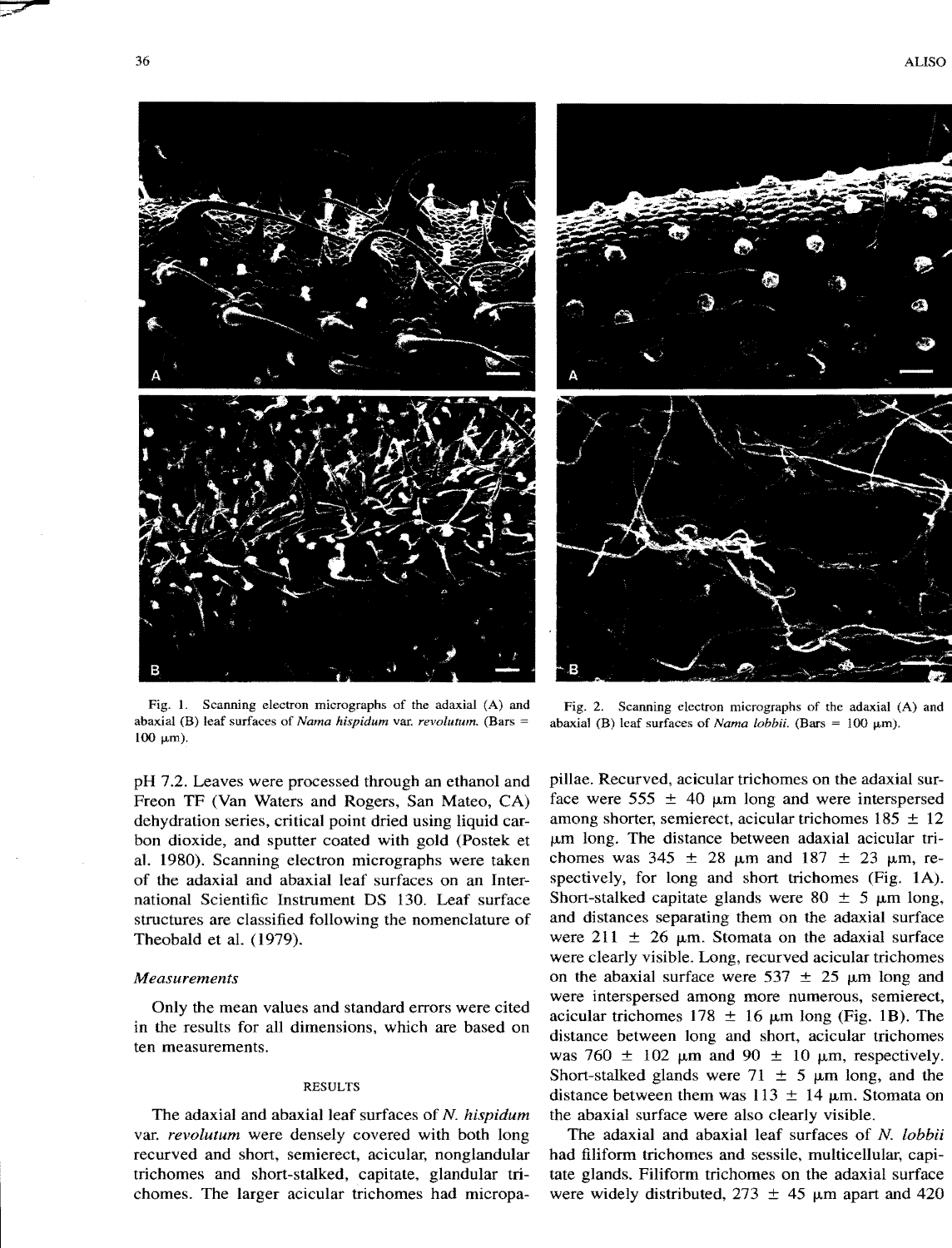

Fig. 3. Scanning electron micrographs of the adaxial (A) and abaxial (B) leaf surfaces of *Nama rothrockii*. (Bars =  $100 \mu$ m).

 $\pm$  36 µm long (Fig. 2A). Glands were uniformly distributed,  $32 \pm 2$  µm high and  $152 \pm 11$  µm apart. By contrast, the abaxial surface was nearly covered by the long, closely interwoven, filiform trichomes (Fig. 2B). Length and spacing among the filiform trichomes could not be determined. Glands on the abaxial surface were nearly completely obscured by the mat of filiform trichomes. Stomata were visible on the adaxial surface; on the abaxial surface stomata were mostly blocked from view by the long, tangled, nonglandular trichomes.

The adaxial and abaxial leaf surfaces of *N. rothrockii* had erect, smooth, subulate, nonglandular trichomes and multicellular, long-stalked, capitate glands (Fig. 3A, B). Erect subulate trichomes on the adaxial surface were in three size categories:  $697 \pm 14 \mu m$ ,  $368 \pm 23$  µm, and 133  $\pm$  10 µm long. They were 697  $\pm$  63 µm, 247  $\pm$  16 µm, and 135  $\pm$  11 µm apart, respectively. Uniformly distributed, long-stalked, capitate glands were 215  $\pm$  35  $\mu$ m long and were 382  $\pm$  $40 \mu m$  apart on the adaxial surface. Clusters of cells forming the enlarged terminal head of the glands on both surfaces were clearly visible. Stomata were visible on both leaf surfaces.



Fig. 4. Scanning electron micrographs of the adaxial (A) and abaxial (B) leaf surfaces of *Nama xylopodum*. (Bars = 100  $\mu$ m).

Erect trichomes on the abaxial surface were in two length categories:  $445 \pm 27$  µm and  $270 \pm 24$  µm long. Long trichomes were  $380 \pm 45$  µm apart while short trichomes were  $133 \pm 16$  µm apart. Longstalked capitate glands were  $126 \pm 14$  µm long and  $145 \pm 15$  µm apart.

The adaxial and abaxial leaf surfaces of *N. xylopodum* had long acicular and short, semierect, nonglandular and short-stalked, capitate, glandular trichomes. Acicular trichomes on the adaxial surface were 515  $\pm$ 22  $\mu$ m and 137  $\pm$  12  $\mu$ m long. They were 497  $\pm$  48  $\mu$ m and 237  $\pm$  25  $\mu$ m apart, respectively (Fig. 4A). Short-stalked glands on the adaxial surface were  $62 \pm$  $1 \mu$ m long. Recurved and semierect acicular trichomes on the abaxial surface were in two length categories: 515  $\pm$  22  $\mu$ m and 137  $\pm$  12  $\mu$ m long (Fig. 4B). They were  $253 \pm 22$  µm and  $158 \pm 20$  µm apart, respectively. Short-stalked glands on the abaxial surface were  $42 \pm 3$  µm long and  $106 \pm 6$  µm apart. Larger acicular trichomes had micropapillae. Stomata were visible on both leaf surfaces.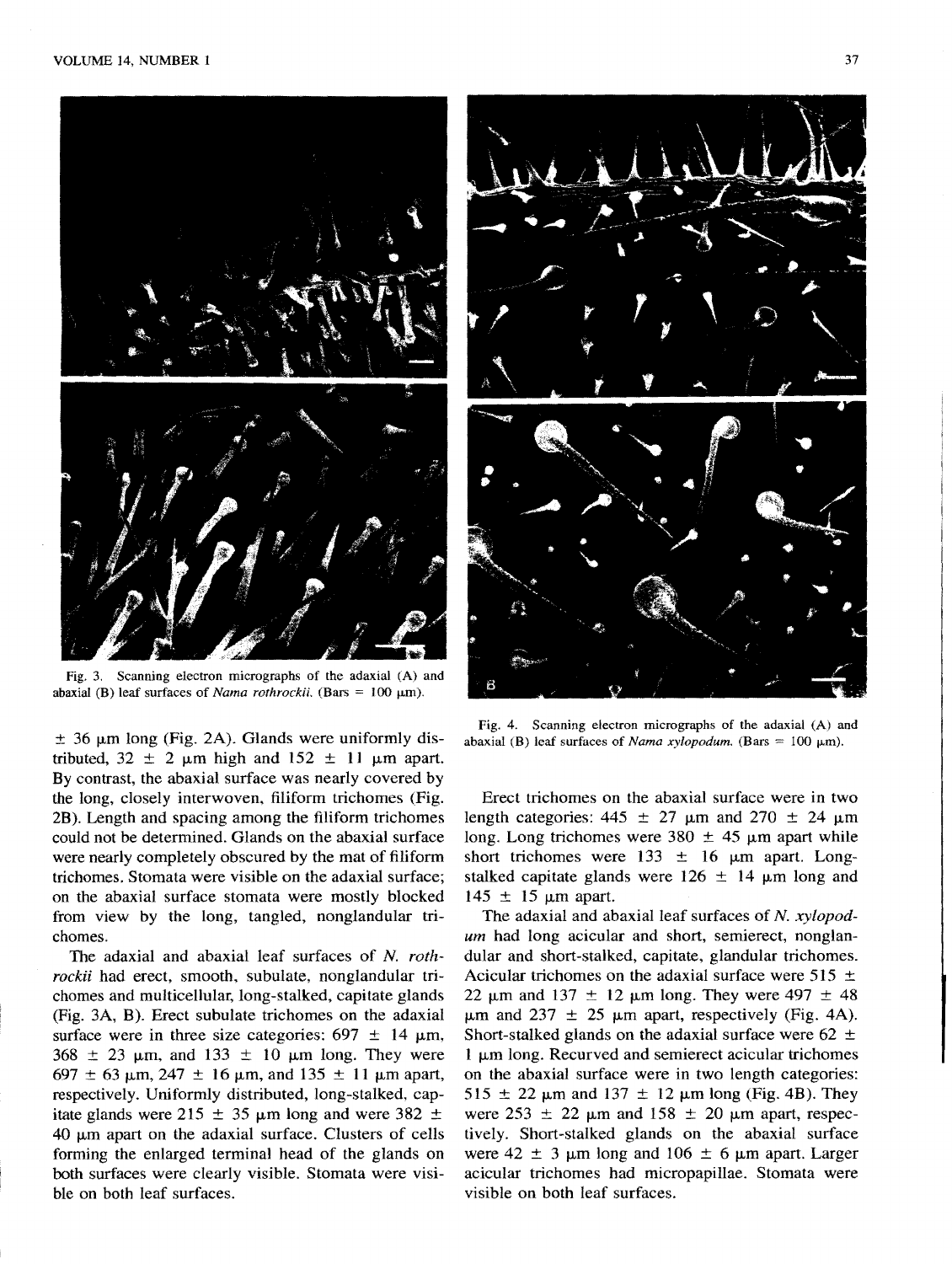#### DISCUSSION

All leaves examined have nonglandular and glandular trichomes on the adaxial and abaxial leaf surfaces. The nonglandular trichome structure, however, is variable: those of *N. lobbii* are long, narrow and flexible and are tangled and interwoven into a dense sheet on the abaxial surface; those of *N. rothrockii* are cone-shaped, erect, and stiff; those of *N. hispidum* and *N. xylopodum* are semierect, intermediate-length, and recurve toward the leaf surface. All four species have multicellular glandular trichomes; those of *N. lobbii*  are short and sessile; those of *N. rothrockii* are long and clavate; those of *N. xylopodum* and *N. hispidum*  are narrow and capitate. Trichomes are known to help protect plants from insect herbivory (Kahn et al. 1986; Norris and Kogen 1980) and these leaf structures may have a similar contribution to the defense against herbivores in the genus *Nama.* Because of a lack of information about the insects associated with plants in *Nama,* defining a role for trichomes in the defense against insect predators must wait until further studies are completed.

Adaxial and abaxial surfaces in each species are morphologically different. Typically, the abaxial leaf surface is more densely populated with trichomes. The densely tangled abaxial trichomes of *N. lobbii* nearly cover the leaf surface and this feature may prevent or deter insect herbivore attack as it does in other plant genera (Norris and Kogan 1980). Similarly, the long nonglandular trichomes of *N. xylopodum* may protect the plant from attack as do similar structures associated with leaves of *Phaseolus vulgaris* L. (Pillemer and Tingey 1976). The well-protected abaxial surface may influence oviposition by certain types of insects such as moths, some of which are known to preferentially oviposit on the underside of leaves (Jackson et al. 1983, Navasero and Ramaswamy 1991).

Phytochemicals may account for some differences in leaf structures in *Nama. Nama hispidum* and *N. lobbii* produce antijuvenile hormones while *N. rothrockii*  produces juvenile hormone mimics (Binder et al. 1991) and these phytochemicals may have an important role in defense against herbivores. Precocene II is recognized as a toxicant and mediator of insect behavior (Binder and Bowers 1991, 1992, 1993) and its presence in the trichomes of *N. hispidum* may assist the delivery of this compound at the appropriate time or to the best location for maximum protection from insects. For species of *Nama* examined in this study, however, there is no apparent relation between type of trichome and chemical defenses. *Nama hispidum* and *N. xylopodum* have similar trichomes, but *N. hispidum*  and *N. lobbii* produce precocene. Moreover, *N. lobbii*  has trichomes distinct in structure from both *N. hispidum* and *N. xylopodum. Nama rothrockii* produces

juvenile hormone mimics and has trichomes that are distinct from those of the above species. Trichome diversity in *Nama* may be species specific and not chemistry specific although further studies are needed on additional *Nama* species to delineate relationships of chemical biosynthesis of insect-active compounds and trichome types in *Nama.* 

#### ACKNOWLEDGMENTS

The author is grateful for the technical assistance of Mr. David Bentley and the use of the equipment at the Life Sciences Core Facilities for Electron Microscopy, Arizona Research Laboratories, University of Arizona, Tucson, AZ 85721. Professor William S. Bowers provided resources which permitted acquisition of the plant material for this study. Earlier drafts of this report were reviewed by Drs. John D. Bacon, Harry T. Homer, and Gary L. Hannan. Their efforts are appreciated.

### LITERATURE CITED

- BINDER, B. F., AND W. S. BOWERS. 1991. Behavioral changes and growth inhibition in last instar larvae of *Heliothis zea* induced by oral and topical application of precocene II. *Entomol. Exp. Appl.*  59: 207-217.
- -, AND --------. 1992. Effects of precocene II on the nutritional physiology of last instar *Heliothis zea* larvae. *Arch. Insect Biochem. Physiol.* 19: 237-246.
- -, AND ----------. 1993. Age-dependent physiological responses of last instar *Helicoverpa zea* larvae to oral and topical application of precocene II. *Entomol. Exp. Appl.* 67: 199-207.
- -, ----, AND P. H. EVANS. 1991. Insect anti-juvenile hormone and juvenile hormone activity from plants in the genus *Nama.* Experientia 47: 199-201.
- BOWERS, W. S. 1985. Antihormones, pp. 551-564. *In:* G. A. Kerkut and L. I. Gilbert [eds.], Comprehensive insect physiology, biochemistry and pharmacology. Vol. 8. Pergamon Press, Oxford.
- DUFFEY, S. S. 1986. Plant glandular trichomes: their partial role in defense against insects, pp. 151-172. *In:* B. E. Juniper and T. R. E. Southwood [eds.], Insects and the plant surface. Edward Arnold, London.
- JACKSON, D. M., J. S. CHEATAM, J. M. PITTS, AND H. H. BAUMHOVER. 1983. Ovipositional response of tobacco budworm moths (Lepidoptera: Noctuidae) to tobacco introductions 1112 and NC2326 in cage tests. J. *Econ. Entomol.* 76: 1303-1308.
- JUNIPER, B. E., AND T. R. E. SOUTHWOOD. 1986. Insects and the plant surface. Edward Arnold Ltd., Baltimore. 360 p.
- KELSEY, R. 0., G. W. REYNOLDS, AND E. RODRIGUEZ. 1984. The chemistry of biologically active constituents secreted and stored in plant glandular trichomes, pp. 187-241. *In:* E. Rodriguez, P. L. Healey, and I. Mehta [eds.], Biology and chemistry of plant trichomes. Plenum Press, New York.
- KHAN, Z. R., J. T. WARD, AND D. M. NORRIS. 1986. Role of trichomes in soybean resistance to cabbage looper, *Trichoplusia ni. Entomol. Exp. Appl.* 42: 109-117.
- LIN, S. Y. H., J. T. TRUMBLE, AND J. KUMANOTO. 1987. Activity of volatile compounds in glandular trichomes of *Lycopersicon* species against two insect herbivores. J. *Chern. Ecol.* 13: 837-850.
- NAVASERO, R. C., AND S. B. RAMASWAMY. 1991. Morphology of leaf surface trichomes and its influence on egglaying by *Heliothis virescens. Crop Sci.* (Madison) 31: 342-353.